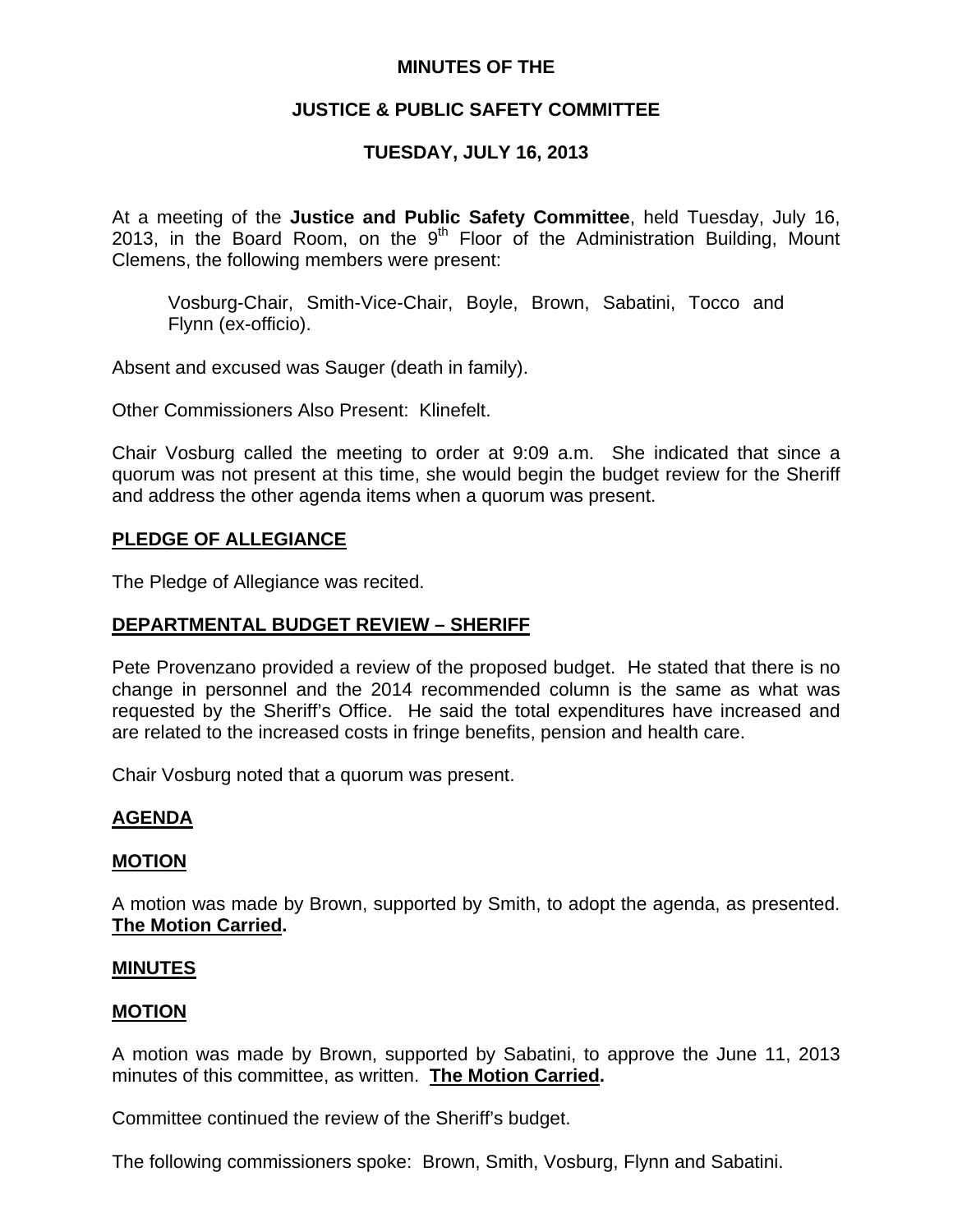## **MOTION**

A motion was made by Sabatini, supported by Boyle, to receive and file the departmental budget review for the Sheriff's Department. **The Motion Carried**.

### **BUDGET AMENDMENT/SHERIFF/SECONDARY ROAD PATROL**

## **MOTION**

A motion was made by Sabatini, supported by Smith, to forward to the Finance Committee a recommendation to approve an amendment to the budget of the Sheriff Grant for Secondary Road Patrol for the fiscal year ending September 30, 2013, in the amount of \$31,038, to receive monies from a supplemental allocation from the Office of Highway Safety; the amendment will increase the personnel budget by \$31,038; Further, this budget action addresses budgetary issues only. It does not constitute the Commission's approval of any County contract. If a contract requires Commission approval under the County's Contracting Policy or the County's Procurement Ordinance, such approval must be sought separately. **The Motion Carried.** 

## **DEPARTMENTAL BUDGET REVIEW – 42-1 AND 42-2 DISTRICT COURTS**

Judge LeDuc provided a brief overview of the Courts' proposed budgets. He thanked the Board for their continued support and spoke about the recent installation of security cameras.

Pete Provenzano summarized the proposed budgets. He said the 2014 recommended budget is the same as what was recommended by the judge. He said there is no change in personnel and the increase in expenditures is related to increased fringe benefit costs.

The following commissioners asked questions of Mr. Provenzano and Judge LeDuc: Brown, Vosburg and Tocco.

#### **MOTION**

A motion was made by Smith, supported by Brown, to receive and file the departmental budget reviews for the 42-1 and 42-2 District Courts. **The Motion Carried**.

#### **DEPARTMENTAL BUDGET REVIEW – PROBATION/DISTRICT COURT**

Pete Provenzano summarized the proposed budget. He said the personnel items remain the same and the increase in expenditures is related to increased fringe benefit costs.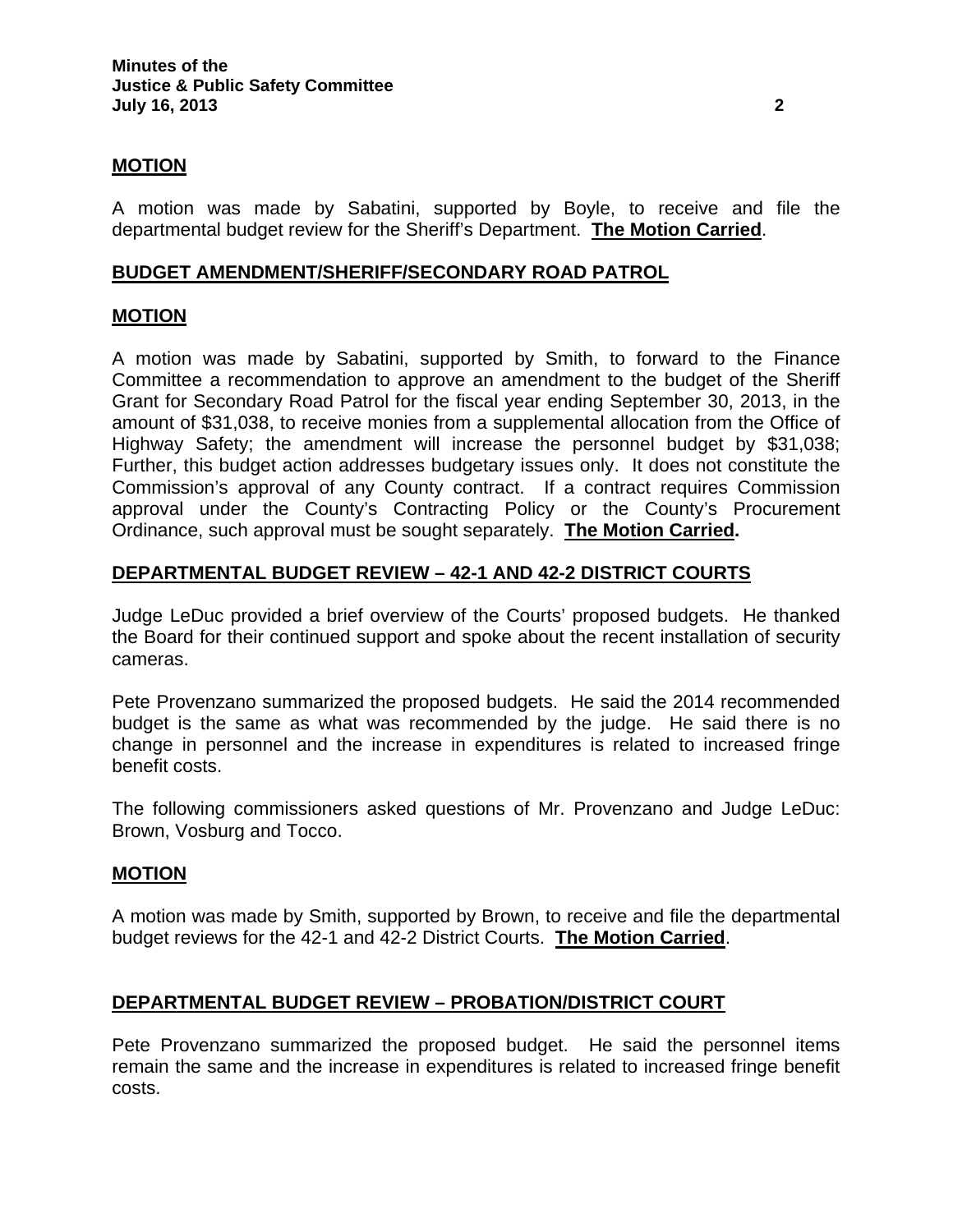### **MOTION**

A motion was made by Tocco, supported by Sabatini, to receive and file the departmental budget review for Probation/District Court. **The Motion Carried**.

Chair Vosburg noted that committee is ahead of schedule and no representative is present from Community Corrections.

She introduced Lt. Michael Shaw, Public Information Officer, Second District of the Michigan State Police. Lt. Shaw provided a brief overview of his role and noted that they work very well with the Sheriff's Office.

The following commissioner spoke: Brown.

Chair Vosburg said she has asked Lt. Shaw to attend a future meeting to provide a comprehensive report on the role of the State Police throughout Michigan.

A recess was taken from 10:07–10:12 a.m.

## **DEPARTMENTAL BUDGET REVIEW – COMMUNITY CORRECTIONS**

Pete Provenzano summarized the proposed budget for Community Corrections. He said they have not requested additional personnel and the expenditure increases are due to the elimination of furlough days and fringe benefit cost increases, but they were able to decrease other line items to offset those. Mr. Provenzano and Linda Verville, Director, provided a brief overview of the grants portion.

The following commissioners spoke: Smith, Brown and Tocco.

#### **MOTION**

A motion was made by Smith, supported by Brown, to receive and file the departmental budget review for Community Corrections. **The Motion Carried**.

#### **DEPARTMENTAL BUDGET REVIEW – EMERGENCY MANAGEMENT**

Pete Provenzano summarized the proposed budget for Emergency Management. He said the increased costs are related to fringe benefit and inflationary costs. He said the department did request a part-time position, but it was not included in the recommendation of the County Executive. He said the OCE believes the position is warranted, but have requested the department delay action for another year to balance the budget.

Vicki Wolber, Director, provided an overview of the services provided by Emergency Management and the Technical Services Division.

The following commissioners spoke: Brown and Vosburg.